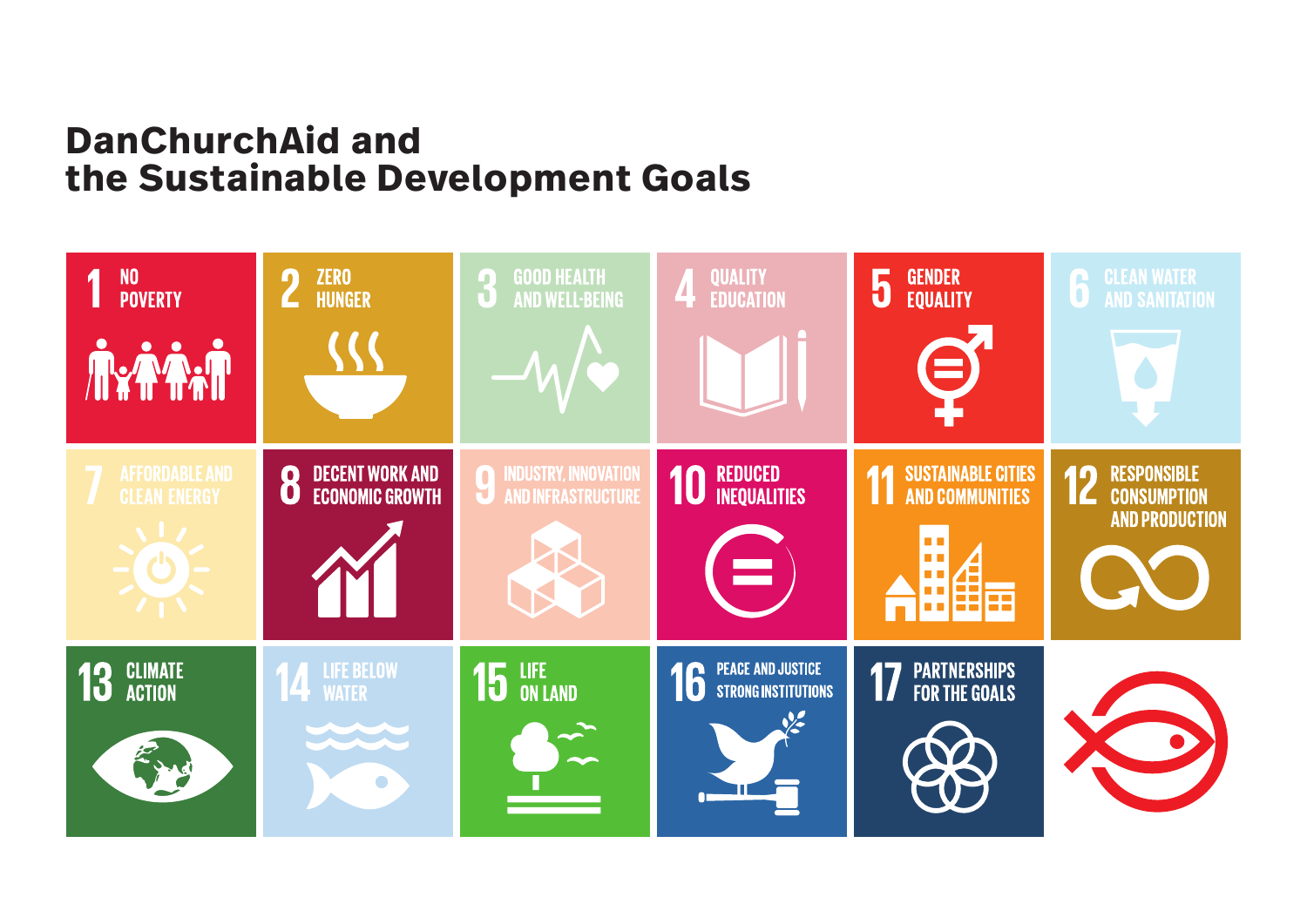## **DanChurchAid and the Sustainable Development Goals**

**The Sustainable Development Goals present a new avenue for global cooperation** and provide a strong global framework for holding governments accountable to their global commitments on a range of interlinked issues. Civil society and the private sector play an important role in this process; notably in clarifying how the SDGs can be implemented and measured as well as holding various actors accountable. Governments have the primary responsibility for implementing the global goals, and all governments have equal responsibility for their realisation. Instead of the asymmetrical relationship often seen in the interactions between developed and developing countries, the SDGs present a framework for true cooperation around the delivery of *global public goods* and respect for human rights.

**DanChurchAid works to empower the world's poorest people** in their struggle for a life in dignity. Our work is based on a Christian view of humanity with respect for every individual's human rights and equal worth. DanChurchAid is rooted in the Danish National Evangelical Lutheran Church, but is active wherever we find the need is highest, regardless of religion, gender, political beliefs, race, national or ethnic origins, disabilities or sexual orientation.

**Our values and aims remain unchanged.** DCA will continue its response to challenges to sustainable development and humanitarian action based on three international goals: Save lives, Build resilient communities and Fight extreme inequality. In order to achieve these goals our work is organised into four focus areas: Active citizenship, Right to Food, Humanitarian Action and Safer Communities.

**DCA will contribute to the implementation of the SDGs** based on the realisation that each context is different. The way each country programme emphasises the goals and works depends on the national context. It is thus not realistic to outline a universal presentation of how DCA's goals interlink with the 17 SDGs, targets and 169 indicators. Moreover, the SDG's are interconnected and as is clear from the illustration below, each focus area entails working with several SDGs simultaneously.

**Our rights-based and gender equality approach reinforces the realisation of the SDGs.** DCA remains committed to respecting human rights standards and principles throughout DCA's work and partnerships. SDG number 5 Gender Equality and SDG number 16 Peace and Justice – Strong Institutions therefore cuts across all of DCA's work and partnerships. This focus is essential to realise the SDG commitment to "leave no one behind". We support local strategies for building knowledge and action on human rights and holding governments and other actors to account to their duties and responsibilities. There is a need to ensure commitments to equal rights for women and men, commitments to finance gender equality work, and to pay more attention to faith based organizations on gender equality since they play a critical role in maintaining or transforming norms and practices.

To further strengthen the fulfilment of the SDGs, DCA has decided to take up the challenge of **working in strategic partnerships with the private sector** in achieving the goals. DCA will strive to see that the principle of SDG number 17 Partnerships for the Goals is addressed throughout DCA's work and partnerships. This entails entering into innovative partnerships, adopting new technology and financing development differently.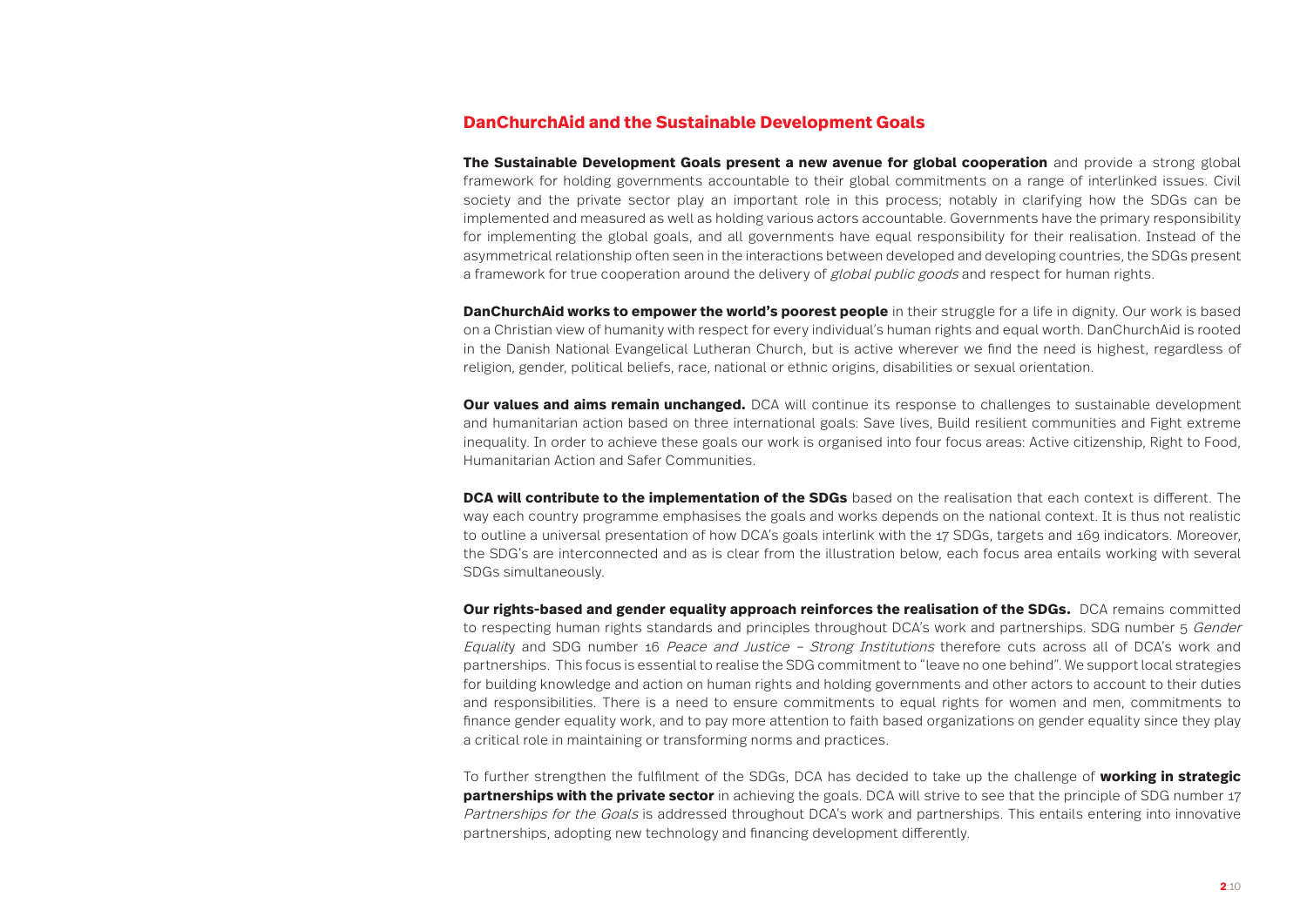It is thus plausible that more than one focus area delivers on the same SDG. However, clarifying which SDGs each focus area relates to enables us to communicate clearly **how the work of DCA contributes to the achievement of the SDGs.** 

In the following we will first make clear how each programme interlinks with the SDGs and subsequently sketch how DCA works in partnerships with civil society and the private sector to contribute to the implementation of the SDGs for sustainable development.

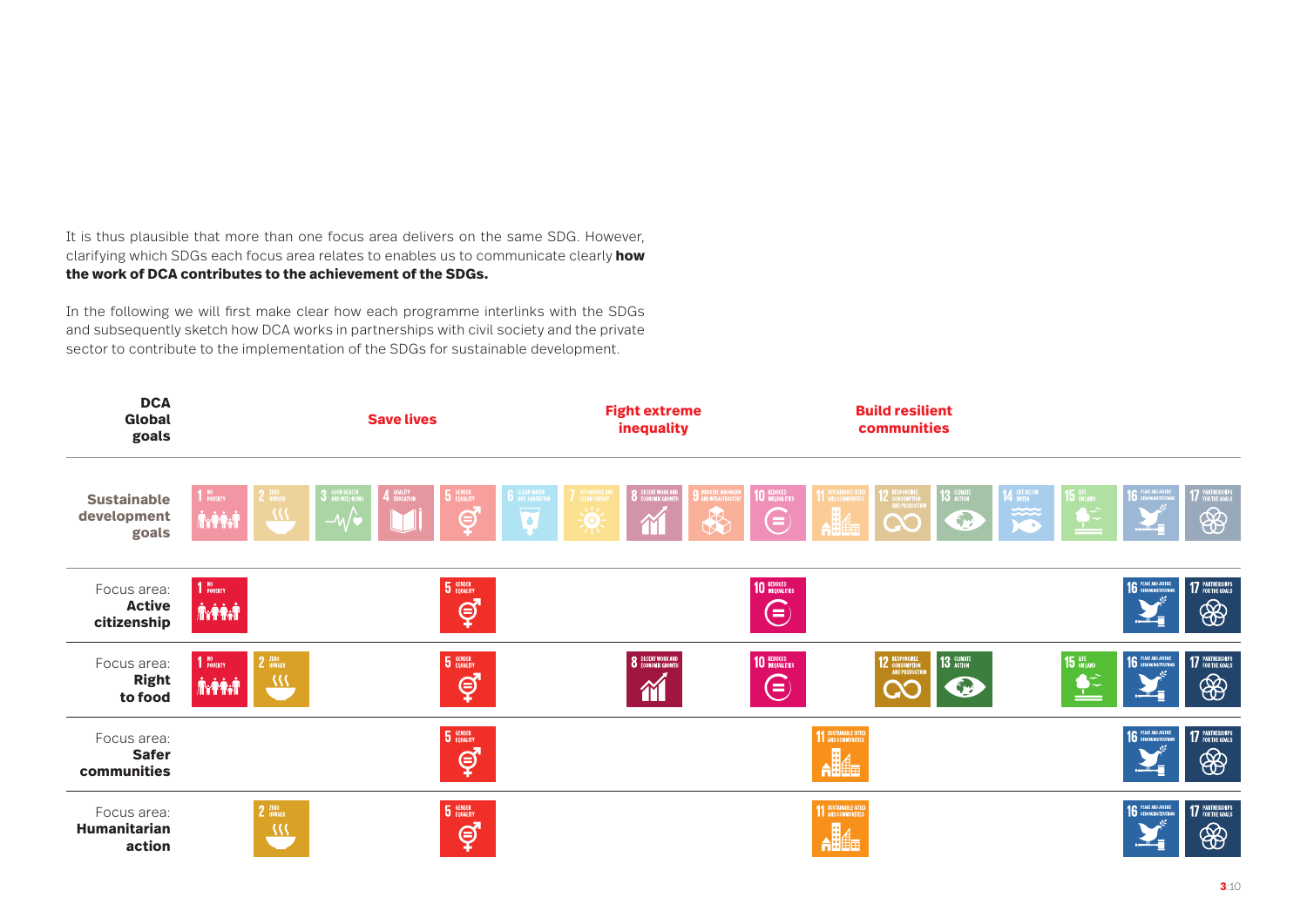# HOW DCA'S **PROGRAMME WORK LINKS** TO THE SUSTAINABLE DEVELOPMENT GOALS

# **Active Citizenship**

Over half of the world´s population live in countries where their possibilities, individually or collectively, to influence their own development, the nature of their government and the provision of state services are severely restricted. Women´s participation in decisionmaking, although progressing, remains low: 22% of all national parliamentarians are female. Gender-based violence continues at alarmingly high rates: 35% of women worldwide have experienced some form of sexual or physical violence in their lifetime. At the same time, civil society actors, who challenge these inequalities and injustices, face increasing restrictions to organise and express themselves safely. The SDGs recognise the importance of inclusive decision-making and accountable institutions for sustainable development and the protection of fundamental freedoms.

DCA´s overall **policy goal** under Active Citizenship is that impoverished and discriminated women and men and representative civil society organisations enjoy their right to participate.

DCA works for the following **changes** in relation to this overall goal:

- **●** Institutions and norms are challenged and reformed so that poor men and women can organise, express themselves, access information, are protected from all forms of discrimination and violence, and can hold governments to account
- **●** Poor women and men and representative civil society organisations are empowered to fight against all forms of discrimination and positively influence local and national decision-making structures and processes
- **●** Abused women and men and civil society actors at risk or persecuted have increased access to justice and other forms of protection

## **DCA Active citizenship intervention areas**

- **●** We support community-based budget monitoring and tracking to ensure that those living in extreme poverty have increased access to government resources and programmes
- **●** We support advocacy at the national level for more equitable distribution of public services and resources
- **●** Through partnerships, we support women's increased influence in local and national decision-making structures
- **●** We aim to prevent violence against women, early marriages and other harmful practices and challenge gender stereotypes
- **●** We support advocacy for gender equal electoral laws and processes



 $1<sup>NO</sup>$  poverty

 $5$  GENDER

 $\mathfrak{S}$ 

- **●** We support advocacy against all forms of discrimination through changes in or better implementation of laws, policies and implementation practices
- **●** We work with partners, including faith-based leaders, to support inclusive societal norms, values and traditions and to challenge harmful and discriminatory ones



- **●** We work for the poor´s increased access to justice through gender sensitive formal and informal justice mechanisms
- **●** We advocate for accountable public services that are accessible for all
- **●** We support strategies aimed at challenging corrupt norms and practices
- **●** We facilitate mobilization and advocacy for right to information laws and the use of these laws in partners´ advocacy and monitoring work
- **●** We support partner advocacy for the protection of citizens´ rights to organize, express themselves and peacefully assemble



- **●** We support advocacy for an enabling environment for independent civil society so that they can also effectively participate in multi-stakeholder partnerships
- **●** We support partners who use ICT technology to monitor human rights violations in real time
- **●** We support the local strategies of partners and communities, facilitating capacity building according to their needs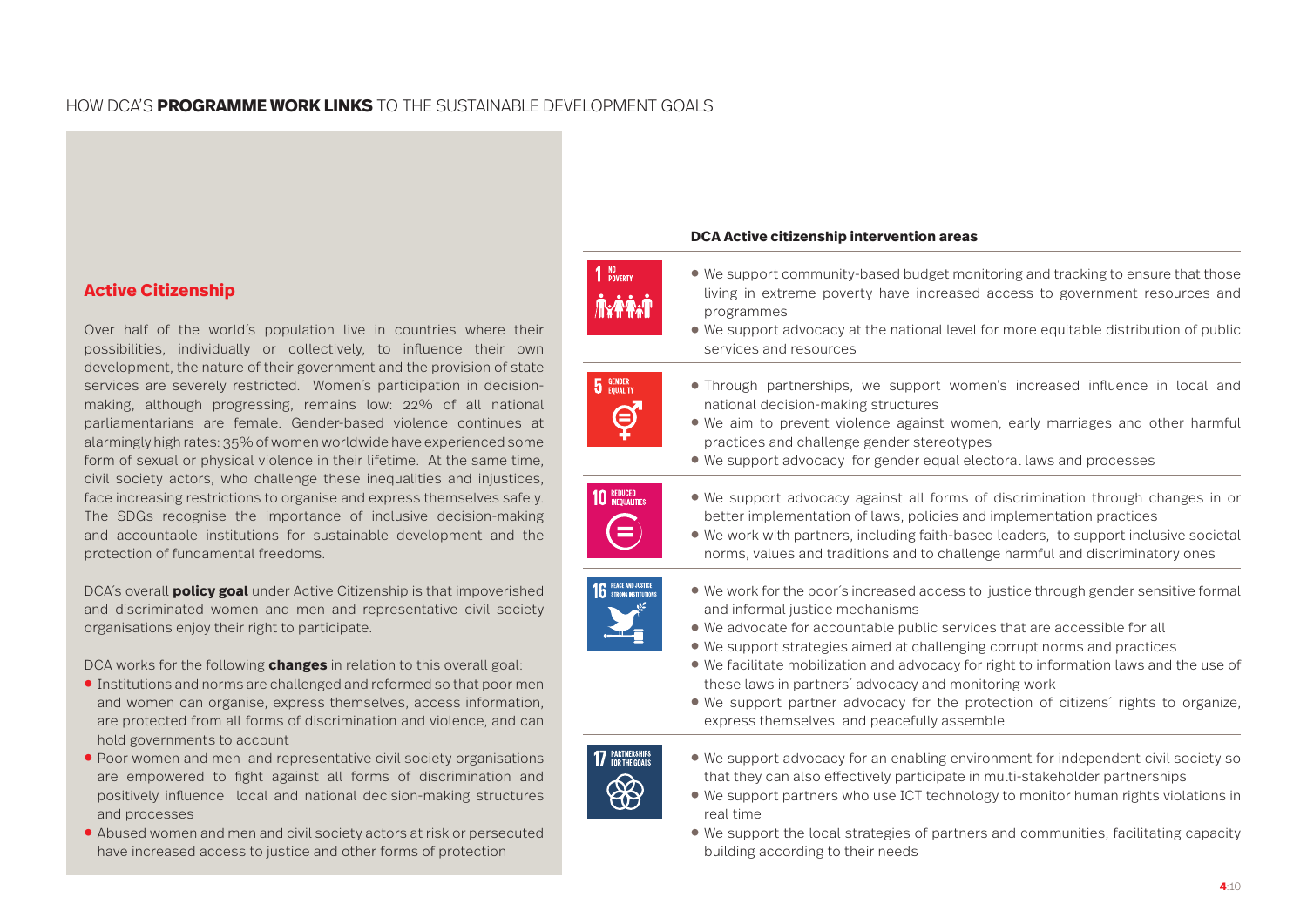# **Right to food**

Currently, almost one billion people are denied their right to food and go to bed hungry. Insufficient food results in poor physical and mental performance, deteriorating health, insufficient energy to participate in democratic processes and deprives people of human dignity. With more equitable access to resources and knowledge, women and men can produce more than enough to feed everyone on the planet – provided that we carefully integrate adaptation to climate change. The importance of food is reflected in several of the SDGs and corresponds well with DCA's work on the Right to Food. The intervention areas are complex and overlapping; however, the linkages are illustrated in the table below.

DCA´s overall **policy goal** under Right to Food is that vulnerable and marginalised women and men in rural communities enjoy their right to food. DCA works for the following **changes** in relation to this overall goal:

- **●** Rights Holders in rural communities can access knowledge, services and inputs necessary to secure livelihoods, and can access social protection schemes in situations where governments do not fulfil their obligations. At household, community and national levels, equitable access to food is achieved by addressing social and cultural barriers.
- **●** Rights holders are empowered to fight for their rights and understand how to counter the dynamics of exclusion. They can use this knowledge to become engaged in and influence decision making processes and budget allocations to gain control of productive resources (including land, water, livestock, inputs and knowledge) to secure income generation for sustainable and resilient livelihoods.
- **●** Governments take on their obligations to respect, protect and fulfil the right to food by creating an inclusive framework, establishing adequate institutions and monitoring mechanisms. In times of disaster, governments should ensure timely assistance.
- **●** Governments and other duty bearers, in both developed and developing countries, adopt bold policies, agreements and take concrete action to combat and adapt to climate change.

## **DCA Right to food intervention areas**



**●** We work with the poorest in rural areas to get access to financial entitlements by organising Village Savings and Loans Associations, small-scale production and creating entry points into value chains for an improved and stable income. We strengthen social capabilities by organising communities around awareness of their right to development



**●** We work with farmers and other small-scale producers to enhance their human capabilities to intensify production and promote achievement of their entitlements to natural resources and inputs. We strengthen their political capabilities to participate in decision-making at policy level for long-term changes in resource allocation and sustainable ways to fight hunger.



**●** We work to promote equal access to natural resources, agricultural inputs and decision-making in agriculture in order to tap the potential women hold to increase production and to use it for improved nutrition, health and income generation at household level. The ensuing economic empowerment of women contributes to gender equality in other areas too.  $\bigcirc$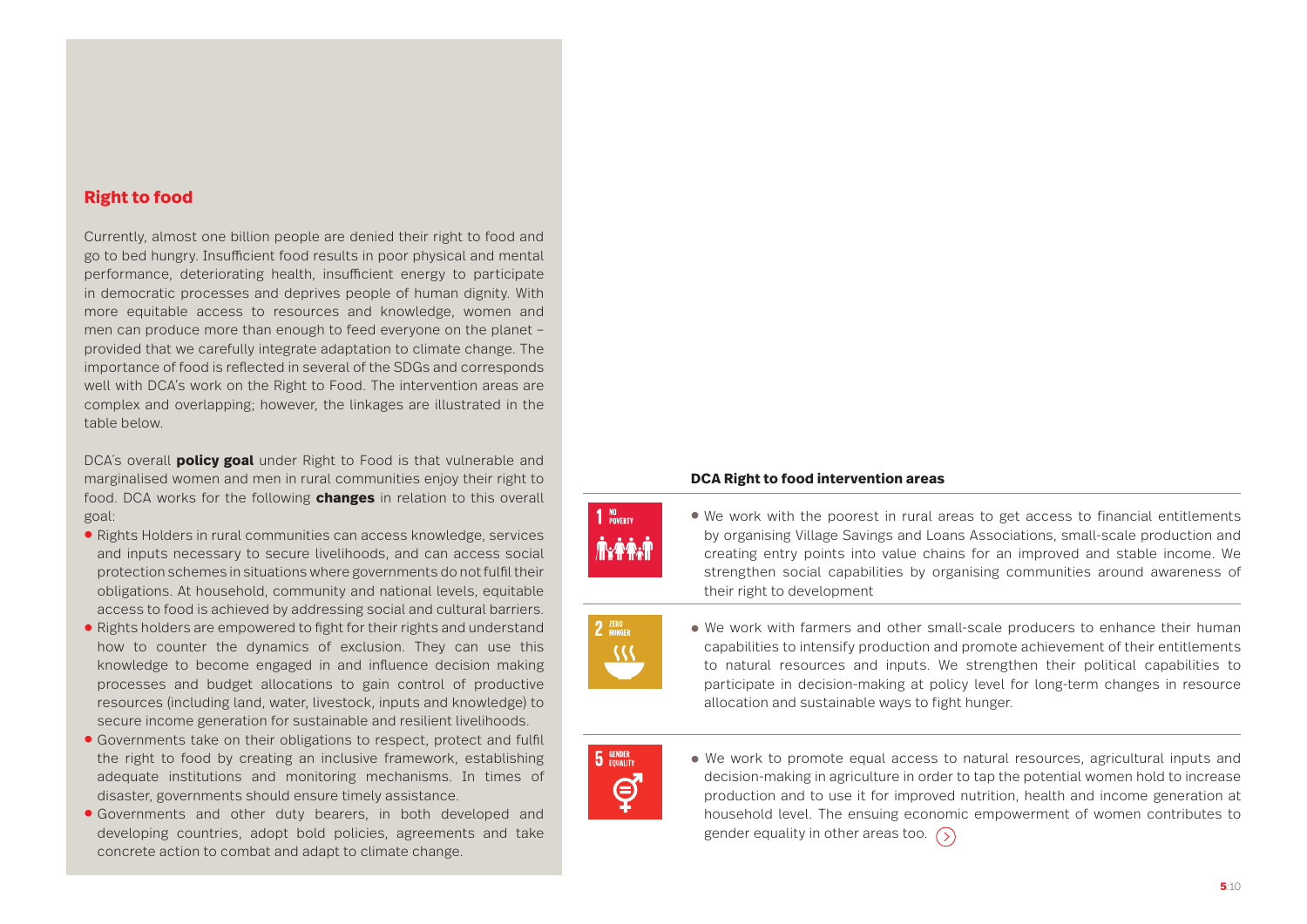#### **DCA Right to food intervention areas - continued**



**●** We work to promote farmers' access to markets by enhancing income generation opportunities, local saving and loan systems, and promote pro-poor business models for inclusive growth.



**●** We support rural farmers and pastoralists who often represent the poorest segments of society in terms of economic powers and political influence. Lifting them out of poverty significantly reduces inequality. We also work to restrict access to land and other productive resources by foreign and national rich investors when this is detrimental to the local farmers and pastoralists, preventing rising inequality.



**●** We are combatting food waste and promoting responsible consumption in Denmark through our "food waste supermarket" Wefood



- **●** We promote local agricultural adaptation techniques that strengthen resilient livelihoods and incorporate Disaster Risk Reduction measures.
- **●** We emphasise climate change as an overall global advocacy theme for DCA, including adaptation, climate finance and "loss and damage" at Danish, EU and International levels.



**●** We promote agro-ecology to strengthen and link key areas of resilient livelihood systems; access, availability and adequacy of food, disaster risk reduction and climate change adaptation.



**●** We work to make rural people aware of their right to food linked up to international and national documents and including them in processes where they gain access to resources, decision-making on resource use and justice systems.



**●** We work to strengthen partnerships between civil society organisations, the research community working on food related issues, the private sector and international initiatives (such as the FAO VGGT implementation process) to highlight common objectives and work towards fair and just access to resources and influence; production systems and value chains.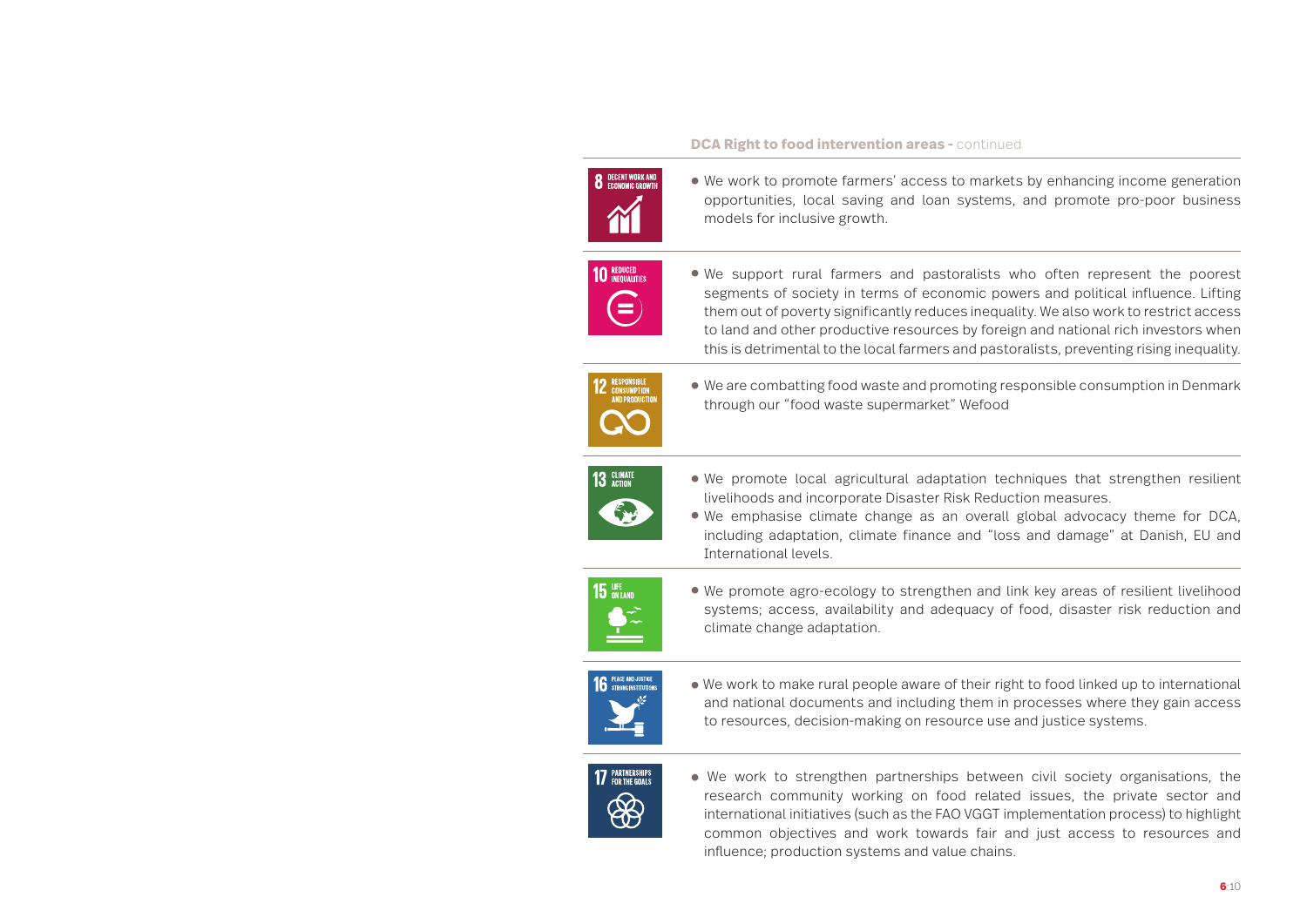## **Safer Communities**

Over 1.5 billion people are affected by instability, violence, and armed conflict. When institutions fail to provide security, when violence breaks out and rule of law is weak or absent, what is left is the community and its people. It is here that our work to save lives and build resilience must take place. And it is here, too, that the route to peaceful and inclusive societies has to start. At local level. So our policy for Safer Communities centres on strengthening local initiatives that promote security and contribute to conflict resolution. We complement work with state institutions – the police, for example – that start at national level. We do that through local, 'bottom-up', community-owned and led activities and approaches to security, safety, and conflict resolution. Safer communities work begins with protection during conflict. It is also an essential element of recovery from it, and it contributes to broader peacebuilding efforts.

DCA's **policy goal** under Safer Communities is to protect lives and livelihoods threatened by conflict or its longer-term effects. We want to see these **changes**:

- **●** Lives saved and free movement secured, because threats posed by armed violence and explosive remnants of war are removed.
- **●** Resilient communities built, because communities' efforts to mitigate and overcome conflict-related needs and threats to livelihood have succeeded, and because sustainable capacity is in place to continue the work as long as it is needed.
- **●** Inequality successfully fought, because of powerful advocacy for the rights of conflict-affected communities with duty bearers, and at international level through disarmament treaties and work to strengthen the norms surrounding the Law of Armed Conflict.

## **DCA Safer communities intervention areas**



**●** We work to ensure commitment to equal rights for women and men, and to challenge cultural norms that run counter to these commitments. We recognise, promote and support in particular the role of women in peacebuilding, and will employ women in high-visibility leadership and skilled roles when working with local communities.



**●** We clear life-threatening detritus of war and provide communities and displaced with life-saving knowledge of the risks associated with explosive remains. In doing so, we pave the way to safe reconstruction after conflict.



**●** We conduct advocacy and information to communities and, indirectly, armed groups, on the central tenets of International Humanitarian Law.



**●** We build local partners' understanding and capacity to carry out armed violence reduction work, community safety planning, clearance of explosive hazards and risk education.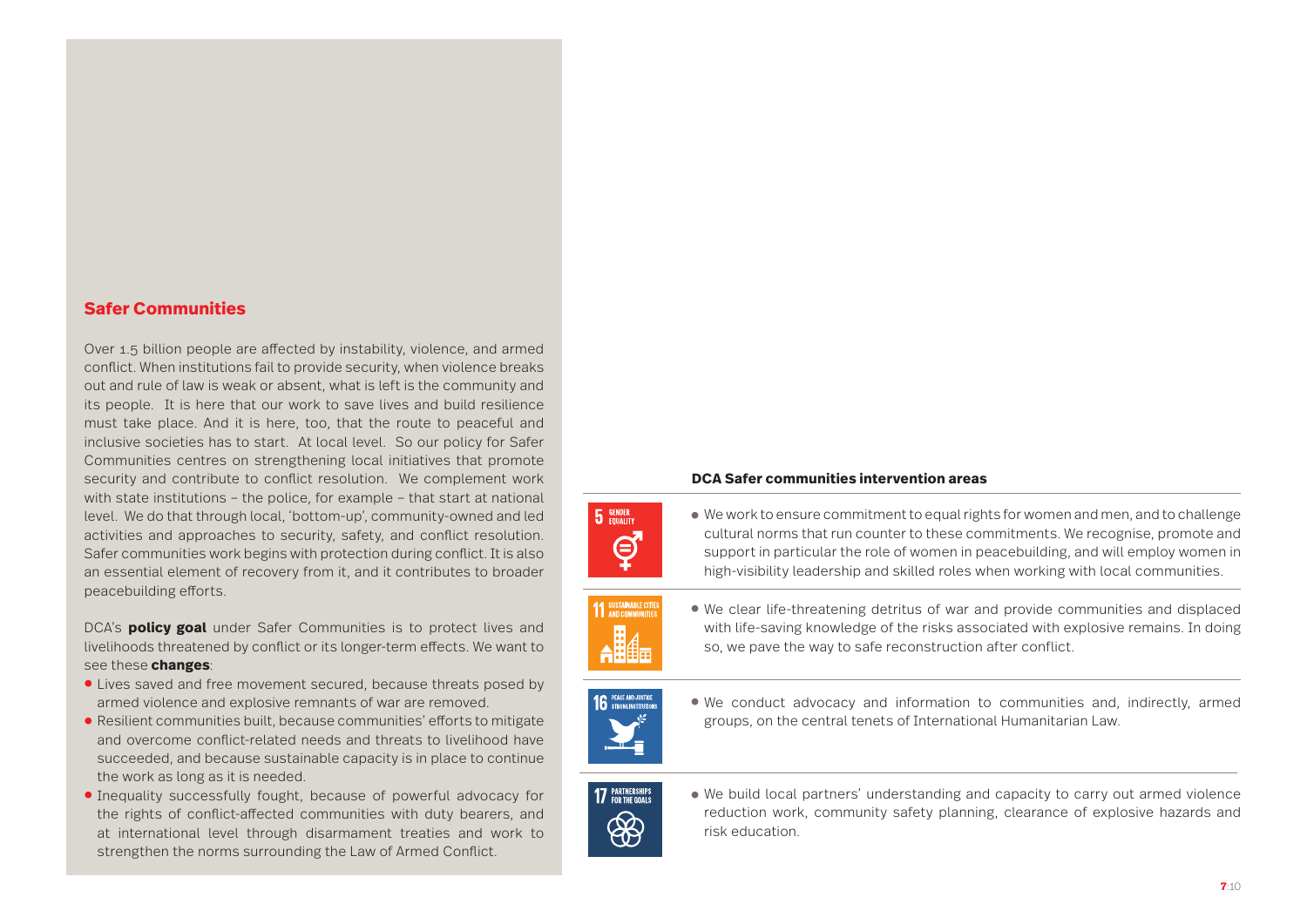# **Humanitarian action**

The world is facing unprecedented challenges in human history. Climate change is affecting the frequency, intensity and patterns of natural hazards that develop into disasters and erode people's livelihood systems in both the short and long term. The growth and changing age composition of the world's population and the accelerating urbanisation increases pressure on natural resources. This pushes impoverished people into unsustainable livelihood practices in many developing countries and contributes to the increase in disasters in both numbers and scale. On the background of diminishing respect for humanitarian principles and Humanitarian Law, a growing number of major violent conflicts contributes to the current humanitarian challenges. Global forced displacement reached a recordhigh number with 60 million people displaced in 2015.

DCA Humanitarian action relates to a variety of the SDGs as there is a natural linkage between emergency preparedness and response, disaster risk reduction and development, and DCA and our partners have a comparative advantage as partners are locally based and most often work with both emergency response and longer-term development.

DCA´s overall **policy goal** under Humanitarian Action is that marginalised and vulnerable women and men, boys and girls have increased resilience to anticipate, withstand and recover from disaster and conflict; and that they, when disaster strikes, enjoy equal assistance and protection of their life and dignity.

DCA works for the following **changes** in relation to this overall goal:

- **●** Disaster and conflict affected women and men, boys and girls have equal access to assistance and protection, building on local capacities and protecting livelihoods.
- **●** Vulnerable and marginalised groups in communities exposed to conflict and natural hazards engage and influence decision-making processes that affect their exposure to risks, the response provided during disasters and the opportunities for sustainable recovery.
- **●** Governments, institutions and humanitarian and development organisations systematically address the risks from natural hazards, climate change and conflict in an inclusive manner. Governments take on their responsibility for providing timely assistance according to international standards ensuring protection of those affected.
- **●** DCA and our partner organisations are transparent, accountable and have enhanced capacity for disaster response, protection of rights, and mitigation of risks from natural hazards and conflict.

## **DCA Humanitarian action intervention areas**

- **●** We work to ensure sustainable access to safe, nutritious and sufficient food, increase agricultural outputs and secure opportunities for value addition by host communities and refugees.
- **●** We work to enhance the resilience of vulnerable communities to climate change and disasters.





 $2$  ZERO  $\vee$ 

**5** GENDER

 $\boldsymbol{\ominus}$ 

- **●** We work actively to reduce the number of deaths and the number of people affected by disasters by protecting the poor and people in vulnerable situations.
- **●** We work to strengthen communities' resilience towards disasters and their capacity to mitigate climate-related natural hazards.



**●** In our advocacy and our humanitarian practices, we work to strengthen the accountability, capacity and participation of developing countries and NGO's based in developing countries with regard to emergency preparedness and ability to respond to disasters and humanitarian crises.



- We work with local partners, authorities and communities who are most often the first responders to disaster to strengthen their response capacity and support them when crisis strikes.
- **●** We support the local strategies of partners and communities, facilitating capacity building according to their priorities and needs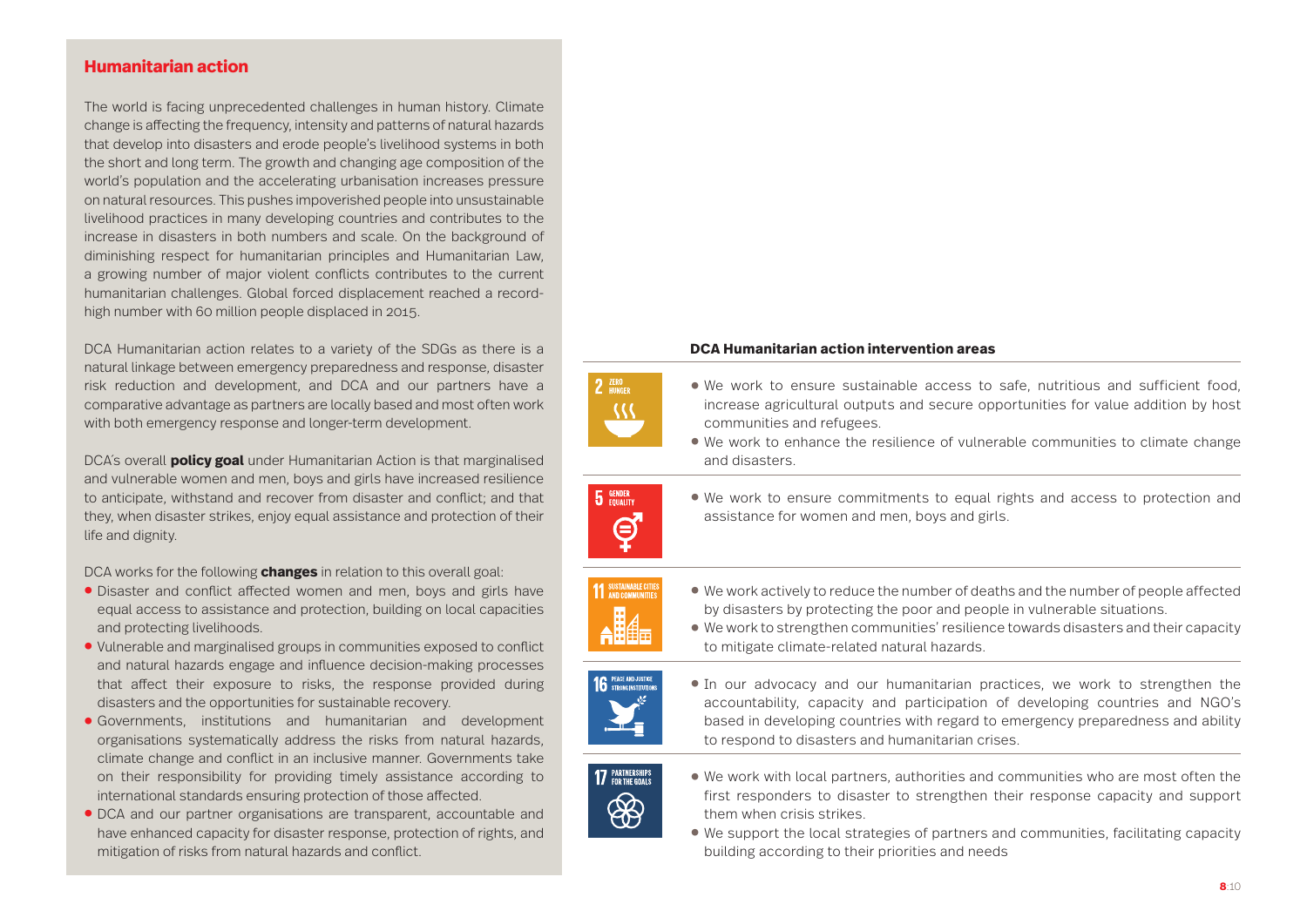# HOW DCA WORKS IN PARTNERSHIPS WITH **CIVIL SOCIETY** AND THE **PRIVATE SECTOR** ON THE SDG AGENDA

## **Working in civil society partnerships**

The SDGs provide an important framework for DCA to strengthen its participation with local partners around this common development agenda. The SDGs represent an advocacy opportunity for DCA to make targeted interventions to hold governments, the EU and the private sector accountable to tackling root causes to poverty and global inequalities in our global advocacy. The SDGs also provide a new opportunity for advocating for coherent policy frameworks at all levels.

DCA´s civil society partnerships can contribute to the SDG goals in the following ways:

## **Partner-led advocacy at national level**

DCA´s civil society partnerships can have an important role in facilitating and representing the diverse interests of the population, particularly the most vulnerable, in the implementation of the SDGs.

Minority groups, women, Dalits, indigenous peoples, migrants need to be heard, so that no one is left behind in the SDG National Action Plans. Civil society partnerships can facilitate this.

Civil society partnerships can also contribute to the monitoring of National Action Plans and the degree to which the the SDGs. government meets its obligations. With the increasing role of the private sector in the implementation of the SDGs, civil society partnerships also have a key role in monitoring whether businesses respect human rights when operating within their communities.

However, in order for civil society actors to do this, there must be space for them to organise, assemble and express themselves. The international community has recognised CSOs as development actors in their own right in the Accra Agenda for Action 2008 and Busan Partnership for Effective Development 2011. Although DCA notes with regret that an indicator measuring the enabling environment for civil society is not explicitly included in the SDG framework, it sees it as embedded under Goal 17, particularly through the indicator on Multi-Stakeholder Development Effectiveness Frameworks (SDG 17.16.1). DCA will therefore continue via its faith-based networks to advocate for the effective monitoring of the enabling environment for civil society within, among others, the Global Partnership for Sustainable Development.

## **Programmes and projects**

In addition to their advocacy role, DCA´s civil society partnerships contribute to the SDGs via their direct support and capacity-building of marginalised women and men. As indicated in the previous sections around DCA thematic areas, there is a strong link between the work supported under our programmes and a range of SDG goals and indicators.

## **In our global advocacy**

As part of our global advocacy strategies, DCA will contribute to monitor the implementation of the SDGs through selected interventions at the Danish, EU and international levels. DCA will advocate for using the SDGs as a global framework for policy coherence in Denmark's foreign and development policies. As described in DCA's global advocacy strategy on land rights and responsible business (2016-2018), DCA will monitor the Danish government's implementation of the SDGs in relation to Denmark's national action plan on global policies, but not in relation to domestic policies. The Danish CSO networks, Global Focus and The 92-Group, have the primary role of monitoring Denmark's implementation of

In relation to mainly Danish companies and investors, DCA will push for the private sector's positive contribution to the realisation of the SDGs and prevention of negative impacts on all the SDGs, not just selected ones. The global advocacy strategy on land rights and responsible business focuses on DCA's role to push for both "doing good" in line with the SDGs, and "doing no harm" in line with the UN Guiding Principles on business and human rights.

At the EU level, DCA is represented in the ACT EU focal point group on the SDGs, which monitors the EU's implementation of the Agenda 2030. DCA will contribute to share information among members and share inputs on relevant ACT EU positions, but will not be very actively involved.